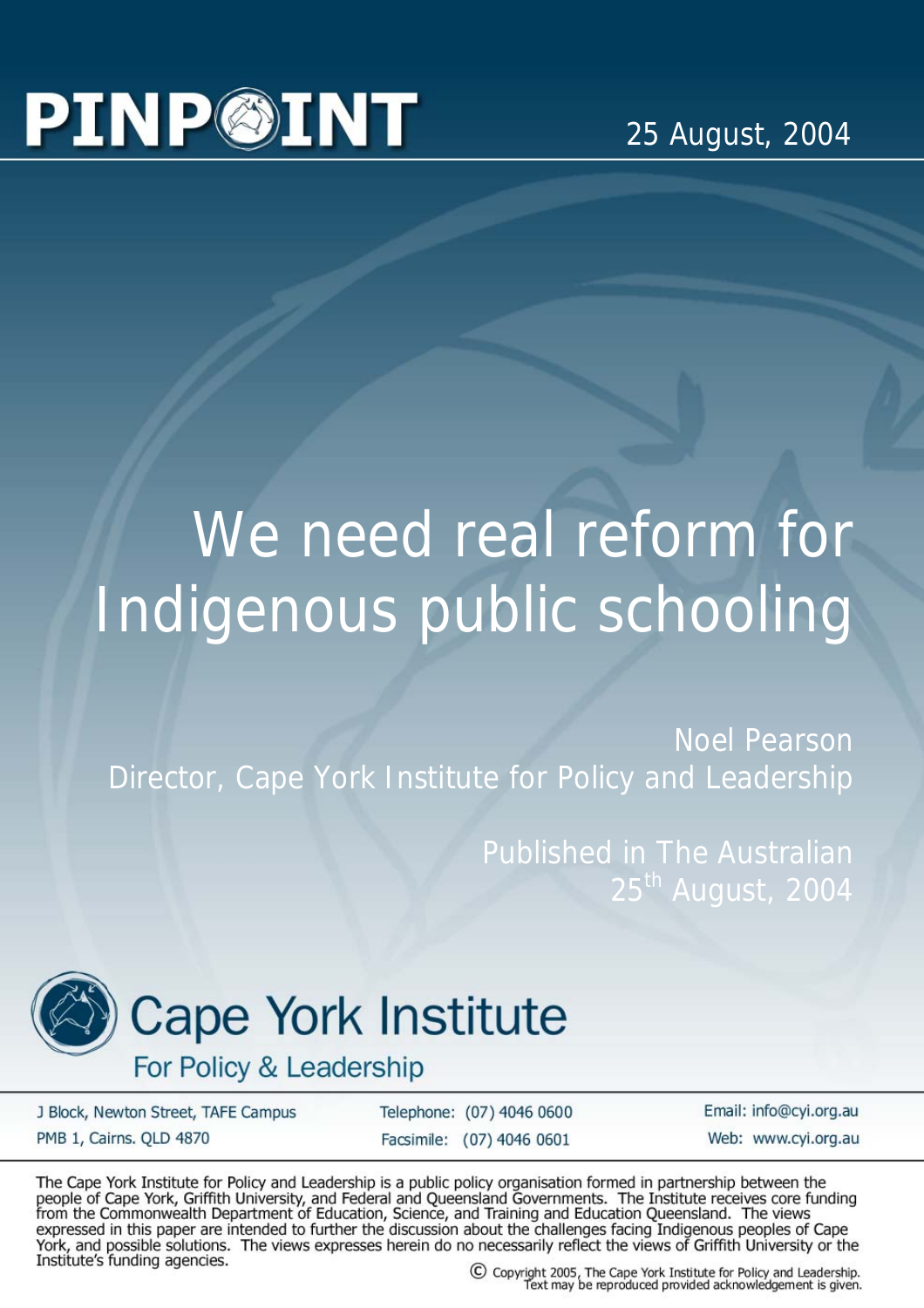## **We need real reform in indigenous public schooling**

The starting point for any honest discussion about indigenous education must be the admission that it is, with few exceptions, a massive disaster, and it has been so for a long time.

This disaster is explicable using the familiar market framework of supply and demand. The supply-side concerns the provision of good teaching. It is not just a quantity issue, about how much teaching is available, but perhaps more importantly, the quality of that teaching. The demand-side concerns the desire for learning amongst the community, parents and students.

The supply-demand framework explains why the schools that supply education to the most privileged classes in our society provide much higher quality education and achieve better "outcomes". Private schools supply good teaching because they have a strong demand from fee-paying parents.

This direct supply-demand market relationship between parents and the school in the private system is absent in public education. Instead, demand has traditionally come through the government, acting in the interests of parents and communities to ensure that quality education was available for their children.

But the government is also the supplier of public education. In indigenous education in particular, but also in public education more broadly, the majority of resources in recent times have been devoted to the self-interest of this supply side. There has been a proliferation of initiatives regarding recruitment, professional development and support.

Our experience in Cape York has been that these supply initiatives have mainly focused on quantity - even then with mixed success - and have not given adequate attention to quality. The few success stories seem to be directly traceable to inspirational leadership at the school level, usually from the Principal, rather than government programs.

I believe that sustainable and widespread improvements in quality cannot come from this supply-side alone. Instead, governments need to take their demand-side role seriously again.

There is an urgent need for renewed commitment to school inspections, universal tests and other devices to ensure standards and to make schools accountable. In addition, high quality educational leadership must be given the opportunity to flourish, rather being mired in strategies, policies and forms to fill out.

This also needs to be backed up by serious demand for learning from communities and parents. Unfortunately, this has often lacking in Cape York due to wider social dysfunction, largely caused by alcohol addiction and passive welfare. For too many of our people, this has made the educational attainment of our children a low priority, if not an irrelevance.